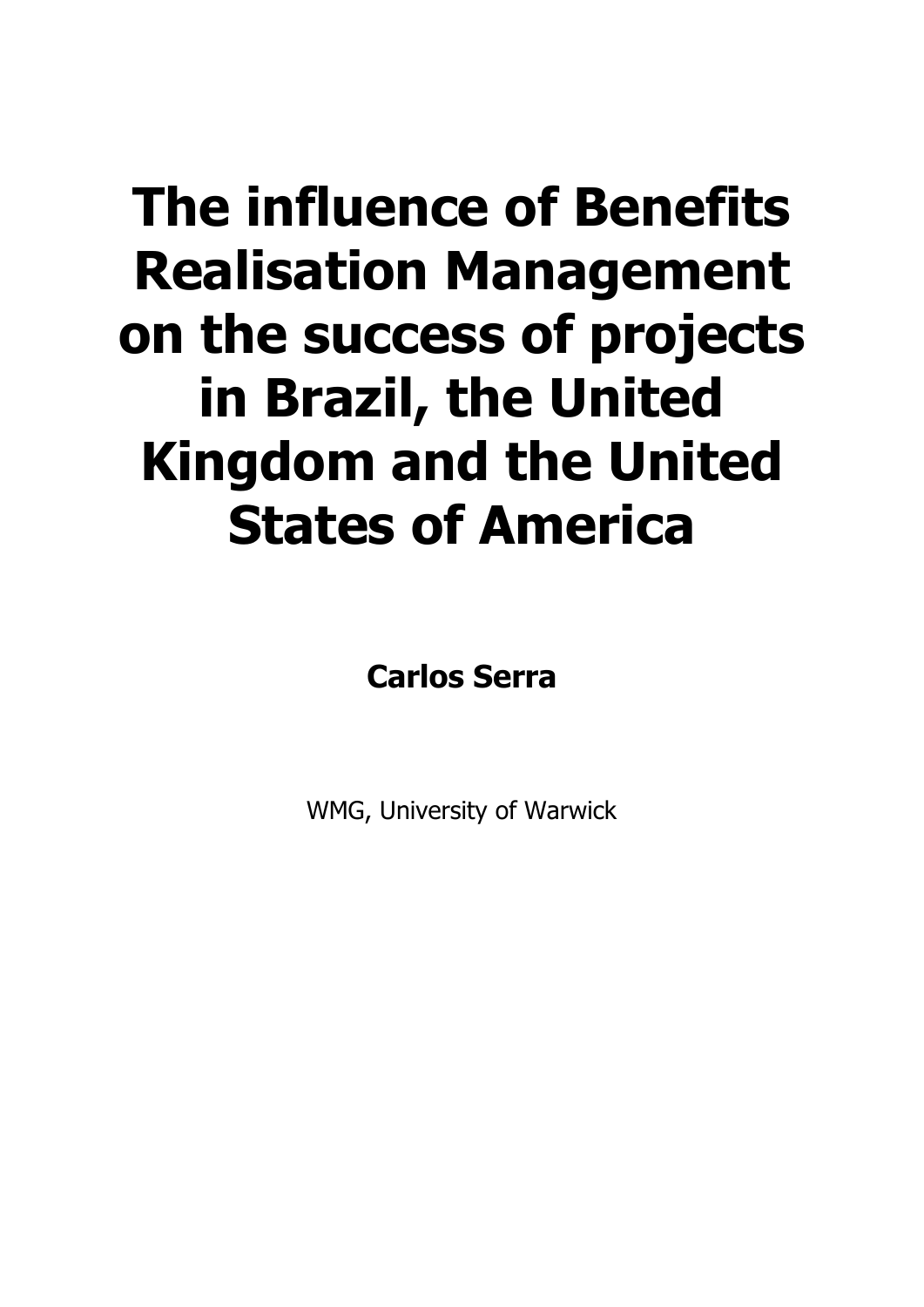The author is currently concluding the Masters in Programme and Project Management at WMG, University of Warwick. His dissertation has analysed the influence of Benefits Realisation Management on project success, project governance and execution of business strategy in Brazil, the UK and the USA. Carlos has over 12 years' experience in project management, in sectors such as Energy Supply, Oil & Gas, Retail, IT and Consulting. He holds a Postgraduate Specialisation Certificate in Project Management from the Federal University of Rio de Janeiro (Brazil) and a BSc degree in Engineering from the Federal Centre of Technological Education (Brazil).

WMG is an academic department of the University of Warwick founded in 1980 with the mission to improve the competitiveness of organisations around the world through the application of value adding innovation, new technologies and skills deployment, bringing academic rigour to industrial and organisational practice. WMG is an international role model for how universities and business can successfully work together, being one of the world's leading research groups, having collaborative centres in the UK, India, China, Malaysia, Russia, Singapore and Thailand and has an annual programme of £150m which includes industrial and in-kind support.

This paper summarises the most relevant findings of the research performed by the author for his Masters dissertation. The analysis of 331 quantitative questionnaires sent to project management practitioners in Brazil, the UK and the USA and of 40 qualitative questionnaires obtained from project governance professionals in the same countries identified the need for improvement in the utilisation of key benefits realisation practices. It has also identified, through the utilisation of statistic models, the influence of these practices on different dimensions of project success.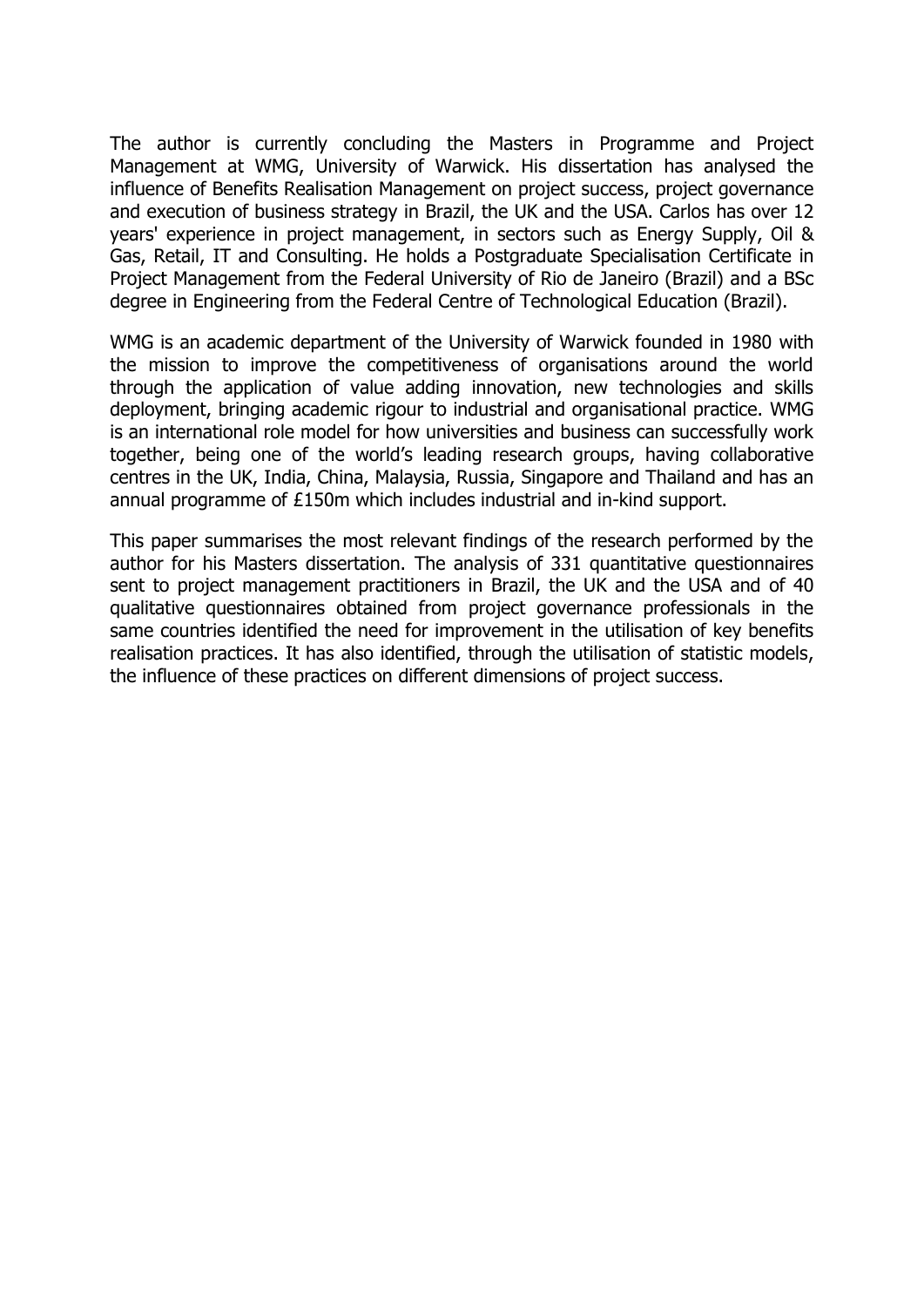# **1. Introduction**

An analysis of ten surveys performed in the last decade revealed a general perception of dissatisfaction over project success and the clear need for the improvement of success rates, although the results vary between different sectors, markets, and sources (Serra, 2012). The improvement in project success rates is critical for business success, since projects are increasingly recognised as the best way to manage the changes required by business strategies (APM, 2006; Buttrick, 1997; Kerzner, 2009). Moreover, the effects of the global financial crisis have required organisations to be more efficient and to have more effective and strategically aligned project portfolios (Wheatley, 2009), that could be achieved by having more effective governance processes (ESI, 2009; The Economist, 2009). In this scenario, organisations with mature benefits realisation processes are able to prioritise and to support the most valuable initiatives (HM Treasury, 2011; Gartner, 2011) which are those that will create more value for the organisation (Turner, 2009; HM Treasury, 2011).

# **2. The Research Question**

'Benefits Realisation Management' (Bradley, 2010; OGC, 2007), 'Project Benefits Management' (Melton, et al., 2008) and 'Benefits Management` (Jenner, 2010) are terms regarding to the management of a set of processes needed to ensure programmes, projects and portfolios delivering and embedding into the current dayto-day business all requirements of business strategies, in order to perform a meaningful and sustainable creation of value. Since these practices are suggested to increase the effectiveness of project governance and project portfolio management, they may also support project success. Thus, this paper aims to answer the question: "Does Benefits Realisation Management increase project success rates?"

In order to answer the research question, the study has tested the Null hypothesis  $H0 =$  "Project success rates are not higher in groups of projects where benefits realisation management practices have been applied" by comparing a conceptual framework of benefits realisation management practices that can support project success to the current practices applied by project management practitioners.

The research question was broken down into the following four sub-research questions:

- Sub-RQ1 What is the nature of the relationship between BRM and project success?
- Sub-RQ2 Which BRM practices are instrumental in project success?
- Sub-RQ3 How high are project success rates in projects employing BRM practices in Brazil, the United Kingdom and the United States of America?
- Sub-RQ4 How is each country different in the employment of BRM practices? Why are they different? How do these differences influence project success rates?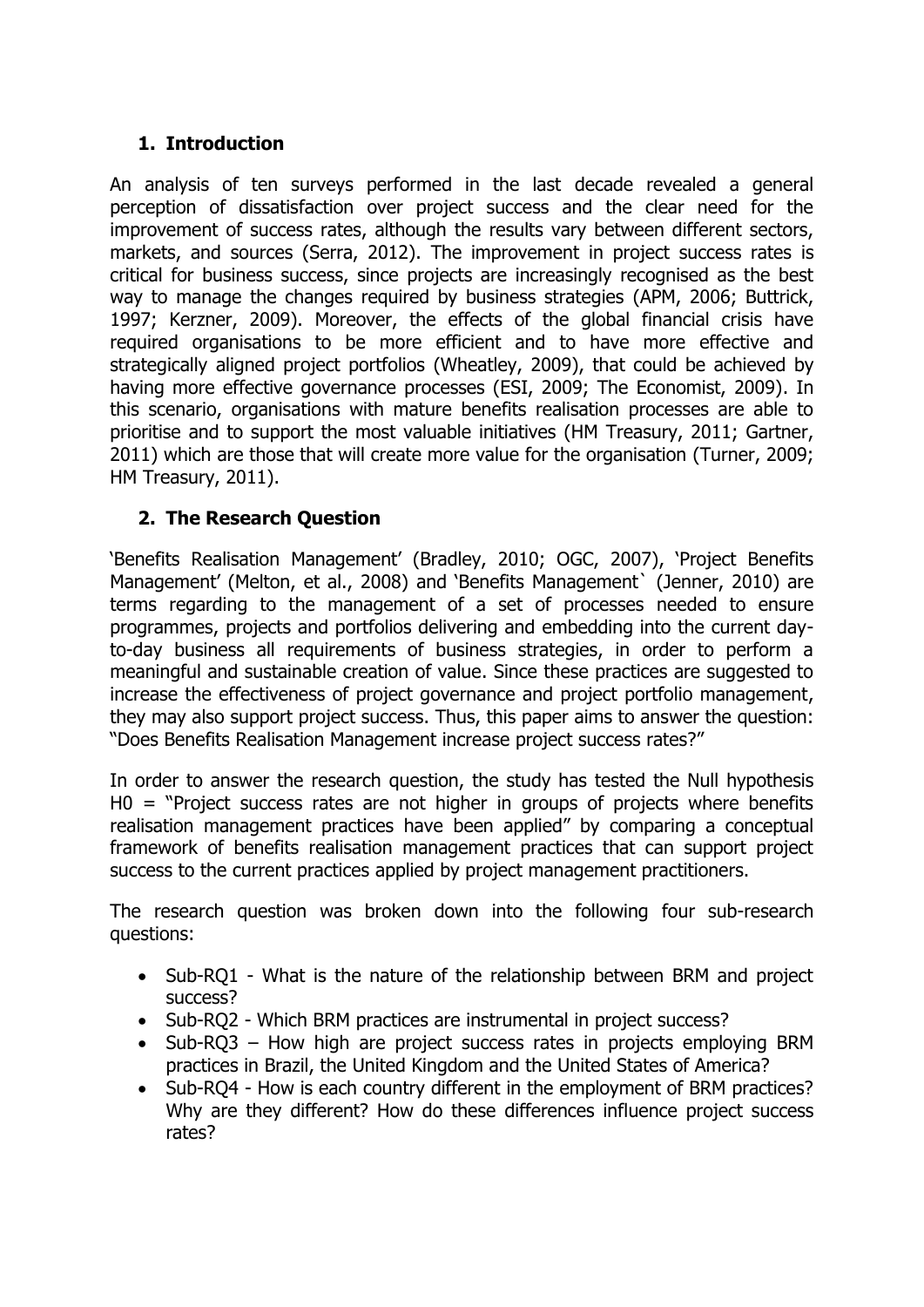### **3. Theoretical Background**

The Sub-RQ1 and the Sub-RQ2 have been responded to by an in-depth literature review, which enabled the identification of criteria which define project success from the strategic perspective (OBJ1-1), how BRM practices support project success (OBJ1-2), which key BRM practices are essential in supporting project success (OBJ2- 1) and which organisational roles are involved in the key BRM practices (OBJ2-2).

Firstly, in order to be able to evaluate project success, a prior understanding about the composition of the perception of project success was required. Several models and dimensions of success are suggested by different authors. Nevertheless, many of them agree on two approaches, which are success in project management performance and success in providing outcomes or benefits to the business, customers and other stakeholders (Baccarini, 1999; Pinto & Mantel, 1990). Although these approaches are different, they are complementary and they are both necessary to construct an evaluation of project success (Prabhakar, 2008).

Project performance was the most common criteria used since the 1960s in accessing how the project has met the triple constraint (Levine, 2005; Ika, 2009), iron triangle or golden triangle (Zwikael & Smyrk, 2011). However, organisations are increasingly evaluating projects by assessing their contribution to the business strategy and the consequent creation of shareholder value (Levine, 2005; Ika, 2009). Based on the analysis of criteria suggested by Shenhar, et al. (2007), Ika (2009), Zwikael & Smyrk (2011) and Camilleri (2011), Table 1 presents a set of criteria selected to be employed in this project by assessing seven dimensions of project success.

| <b>Criteria / Dimensions of success</b>                                                                                                              | <b>Approach</b>  |
|------------------------------------------------------------------------------------------------------------------------------------------------------|------------------|
| Project satisfactorily meets the budget goals.                                                                                                       | <b>Project</b>   |
| Project satisfactorily meets the schedule goals.                                                                                                     | management       |
| Project satisfactorily delivers the required outputs (i.e. fulfilled its requisites).                                                                | performance      |
| Project's outputs support the business to produce the expected outcomes (planed<br>in the business case), and then to realise the expected benefits. |                  |
| Undesired outcomes are managed and avoided.                                                                                                          | <b>Value for</b> |
| Project provides the expected return on investment.                                                                                                  | <b>business</b>  |
| Project's outcomes adhere to the outcomes needed by the business strategy and<br>planned in the business case.                                       |                  |

| Table 1 – OBJ1-1: Seven generic project success criteria (Serra, 2012) |  |  |
|------------------------------------------------------------------------|--|--|
|                                                                        |  |  |

Moreover, the literature review has revealed that BRM practices support a set of critical success factors, by enabling effective governance. Table 2 presents a set of eleven key BRM practices grouped by the governance processes in which they provide stronger support.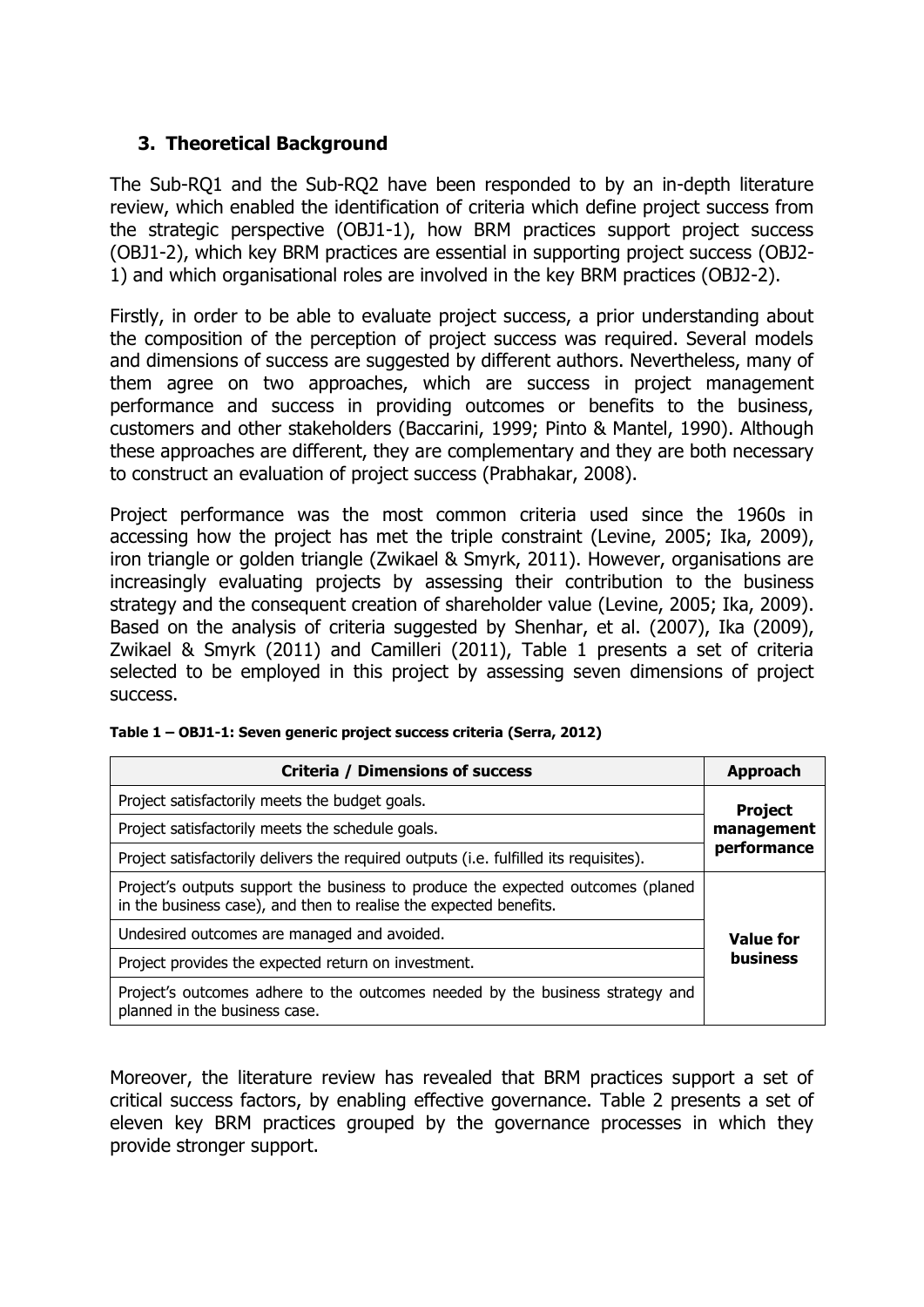| <b>Key</b><br>Governance<br>processes                            | <b>Group of</b><br><b>BRM</b><br>practices                                                                                                                       | <b>Key BRM practices</b>                                                                                                                                               | <b>Code</b>     |
|------------------------------------------------------------------|------------------------------------------------------------------------------------------------------------------------------------------------------------------|------------------------------------------------------------------------------------------------------------------------------------------------------------------------|-----------------|
| <b>Planning</b><br><b>Composing</b>                              |                                                                                                                                                                  | Each initiative has its expected outcomes clearly defined.                                                                                                             |                 |
| and<br>prioritising<br>portfolios of                             | <b>benefits</b>                                                                                                                                                  | Project outcomes create a measurable value to the<br>organisation.                                                                                                     | P <sub>2</sub>  |
| changes                                                          |                                                                                                                                                                  | Project outcomes support the achievement of clearly<br>defined strategic objectives.                                                                                   | P <sub>3</sub>  |
|                                                                  |                                                                                                                                                                  | Expected outputs, outcomes and benefits are described in<br>the business case and approved at the beginning of the<br>project.                                         | P <sub>4</sub>  |
| <b>Managing</b><br>the on-                                       | <b>Reviewing</b><br>and                                                                                                                                          | Project outputs and outcomes are frequently reviewed<br>and realigned to the current expectations.                                                                     | P <sub>5</sub>  |
| going<br>measuring<br><b>benefits</b><br>portfolio of<br>changes |                                                                                                                                                                  | Project reviews are frequently communicated to the<br>stakeholders as well as their needs are frequently<br>reassessed.                                                |                 |
|                                                                  | Project outcomes adhere to the expected outcomes<br>planned in the business case.                                                                                | P7                                                                                                                                                                     |                 |
| <b>Concluding</b><br>and<br>embedding                            | <b>Realising</b><br><b>benefits</b>                                                                                                                              | Project's scope includes activities aiming to ensure the<br>integration of project outputs to the regular business<br>routine.                                         | P <sub>8</sub>  |
| changes to<br>realise<br><b>benefits</b>                         | Project outcomes are monitored by the organisation after<br>project closure in order to ensure the achievement of all<br>benefits expected in the business case. |                                                                                                                                                                        |                 |
|                                                                  |                                                                                                                                                                  | The organisation works in a pre-planned and regular way<br>to integrate project outputs into the business routine from<br>the first delivery to the project's closure. | P <sub>10</sub> |
| <b>Aligning</b><br>strategies of<br>change                       | <b>Defining</b><br><b>benefits</b><br>management<br>strategy                                                                                                     | A BRM strategy defines the standard procedures for the<br>whole organisation.                                                                                          | P11             |

**Table 2 - Key BRM practices to support project success (Serra, 2012)**

Finally, different perspectives could perform different evaluations of project success. Then, Table 3 presents three groups of roles identified in the literature in order to enable the assessment of the different perspectives, and then to provide a comprehensive understanding of the perception of project success.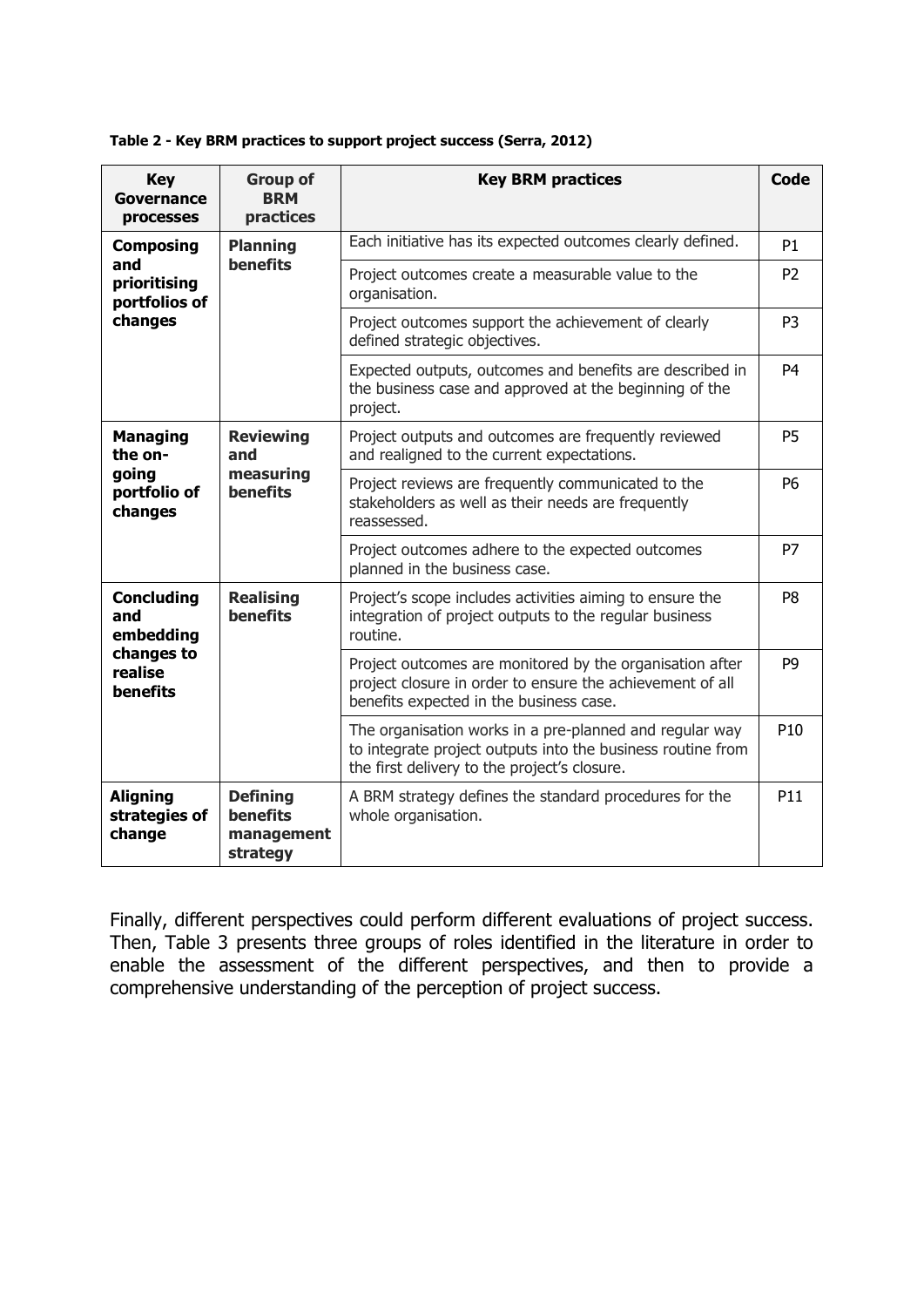| <b>Group of roles</b>                         | <b>Description</b>                                                                                                                                                                                                                              | <b>Typical role in</b><br>each group |
|-----------------------------------------------|-------------------------------------------------------------------------------------------------------------------------------------------------------------------------------------------------------------------------------------------------|--------------------------------------|
| <b>Programme</b><br>and project<br>qovernance | Perform the required executive leadership, establishing strategic<br>alignment, providing project support and prioritisation, and then<br>ensuring project success.                                                                             | Project Sponsor                      |
| Programme<br>and project<br>management        | Responsible for delivering the required outputs in order to satisfy<br>their stakeholders' needs.<br>Required to be aware of their projects' success criteria, and to<br>maintain the alignment between the project and<br>the<br>expectations. | Project Team                         |
| <b>Benefits</b><br>owners                     | Receive project outputs, and then are accountable for delivering<br>the required benefits.                                                                                                                                                      | Project<br>Customer                  |

**Table 3 - Key groups of roles involved in BRM practices (Serra, 2012)**

# **4. Methodology**

The research has employed a parallel mixed design for collecting data in a limited time, providing different but complementary data on the same topic (Creswell & Clark, 2011). A quantitative analysis (QUAN) has enabled descriptive and inferential statistics for the variables and, in parallel, a qualitative analysis (QUAL) has enabled thematic analysis over the narrative data (Teddlie & Tashakkori, 2009). These procedures have enabled methodological triangulation, which is comparison and contrast between statistical results and qualitative findings, providing corroboration and validation (Creswell & Clark, 2011). Furthermore, it has enabled the illustration of quantitative results with qualitative findings, a multilevel comparison within the system and a synthesis of complementary results (Creswell & Clark, 2011).

Analytical surveys tested the relationship between project success and BRM practices (Blaxter, et al., 1996). QUAN data has been gathered through questionnaires composed of closed questions requiring respondents to identify perceptions of project success, BRM practices and controlling variables. The questionnaires asked the respondents how much they agreed that their projects had been successful from the perspectives of the three groups listed in Table 3. Then, it repeated the question for each dimension of success listed in Table 1. Finally, it asked how much they agreed that the practices listed in Table 2 had been used in their projects. QUAL questionnaires followed a similar structure to the QUAN questionnaires, but they were composed of open questions aiming to support and complement the QUAN findings.

Probability-sampling techniques were employed for the quantitative strand and purposive sampling techniques were employed for the qualitative strand. Considering that populations of different countries had different environments, cultures and behaviours, these differences could affect results, and then variations from one country to another were expected. Then, in order to increase the reliability of the results, data triangulation was also performed. So, both the QUAN and the QUAL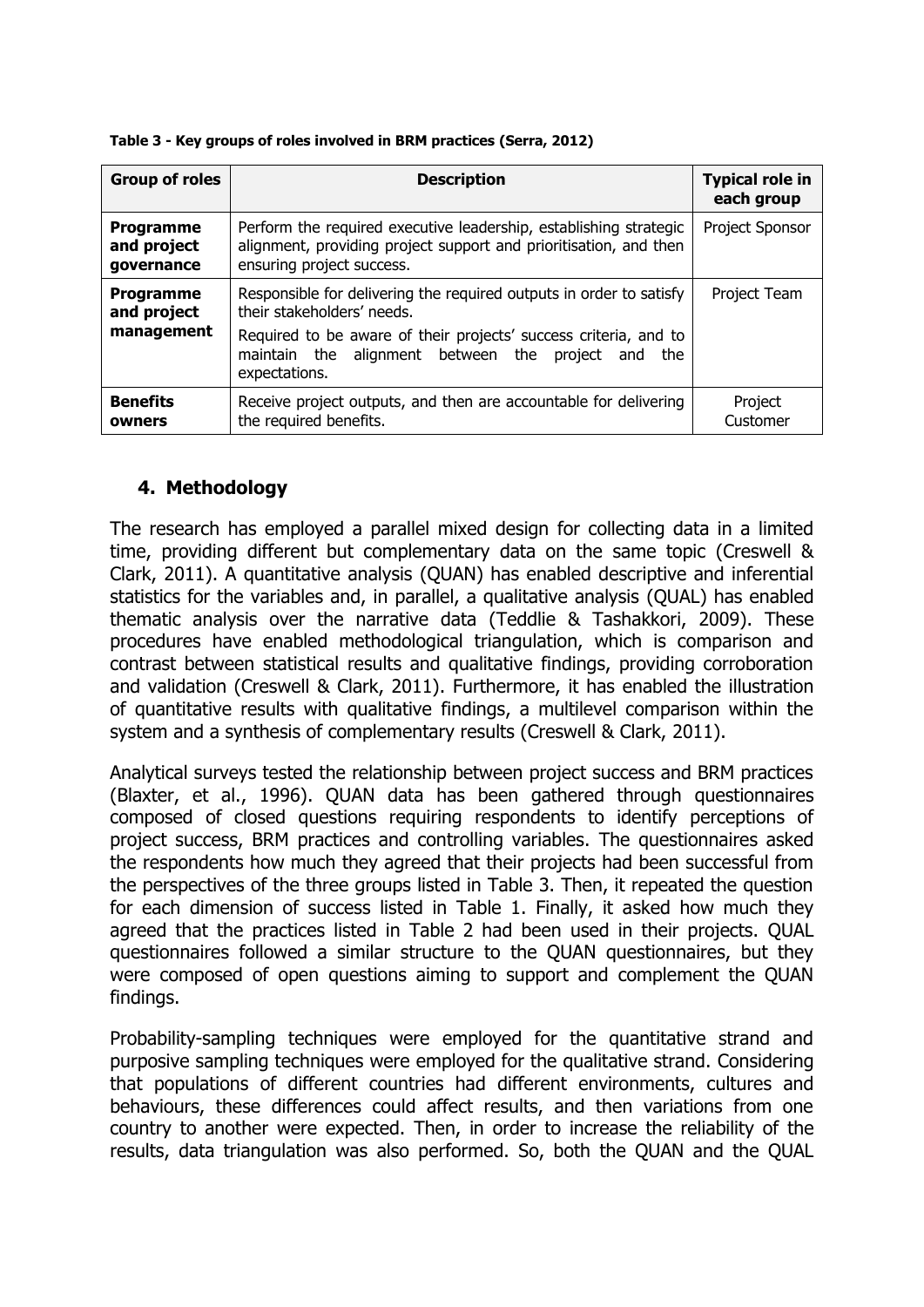surveys were performed in Brazil, the UK and the USA, because the three countries have been considered as having different environments and practices.

From 21/05/2012 to 26/07/2012 900 invitations were sent out through LinkedIn to project management practitioners (300 per country), and then 331 QUAN responses have been collected, where 156 were from Brazil, 63 were from the UK, 76 were from the USA and 36 were from other countries. Although invitations have been sent to people in the three target countries, there was no restriction for respondents, and then a small number of respondents from other countries have participated. These responses from other countries have been considered in the overall analysis. In parallel, from 06/06/2012 to 18/07/2012, out of 225 invitations sent out through LinkedIn to professionals working with project governance (75 per country), 40 QUAL responses have been collected, where 17 were from Brazil, 14 from the UK, and 9 from the USA. The majority of data from Brazil might have biased the consolidated results, and then any statistical difference found between the results of the three countries was analysed and reported.

In order to assess how seven dimensions and three perspectives of project success influence the final perception of success and how eleven key BRM practices influence the perceptions of project success, multiple regressions were applied over the QUAN data as the way to analyse how several predictor variables influence one outcome variable (Pallant, 2010; Field, 2009; Tabachnick & Fidell, 2007). The QUAN data was analysed using a thematic analysis, where answers were coded in order to identify their adherence to categories, which have been already defined on an initial microanalysis (Strauss & Corbin, 1998).

#### **5. Results**

The Sub-RQ3 has been fully responded to by the results of the surveys, which enabled the identification of the current employment of key BRM practices (OBJ3-3), project success criteria (OBJ3-1), project success rates (OBJ3-2) and how success rates are affected by key BRM practices (OBJ3-4). However, the Sub-RQ4 was only partially answered by identifying differences in BRM practices between different countries (OBJ4-1) and identifying whether these differences influence project success rates (OBJ4-3), but not identifying motivators for these differences (OBJ4-2).

The QUAN results have identified high utilisation of BRM practices for the composition and prioritisation of the portfolio and for the management of the ongoing changes. However, most practices regarding the embedding of these changes into the day-to-day business presented medium utilisation, which means a weaker focus on benefits realisation. QUAL results revealed that cultural resistance, lack of organisational awareness, maturity and support are barriers for the implementation of these practices. Moreover, although benefits realisation is a key part of the governance process (Thorp, 2007), the incorporation of a benefits realisation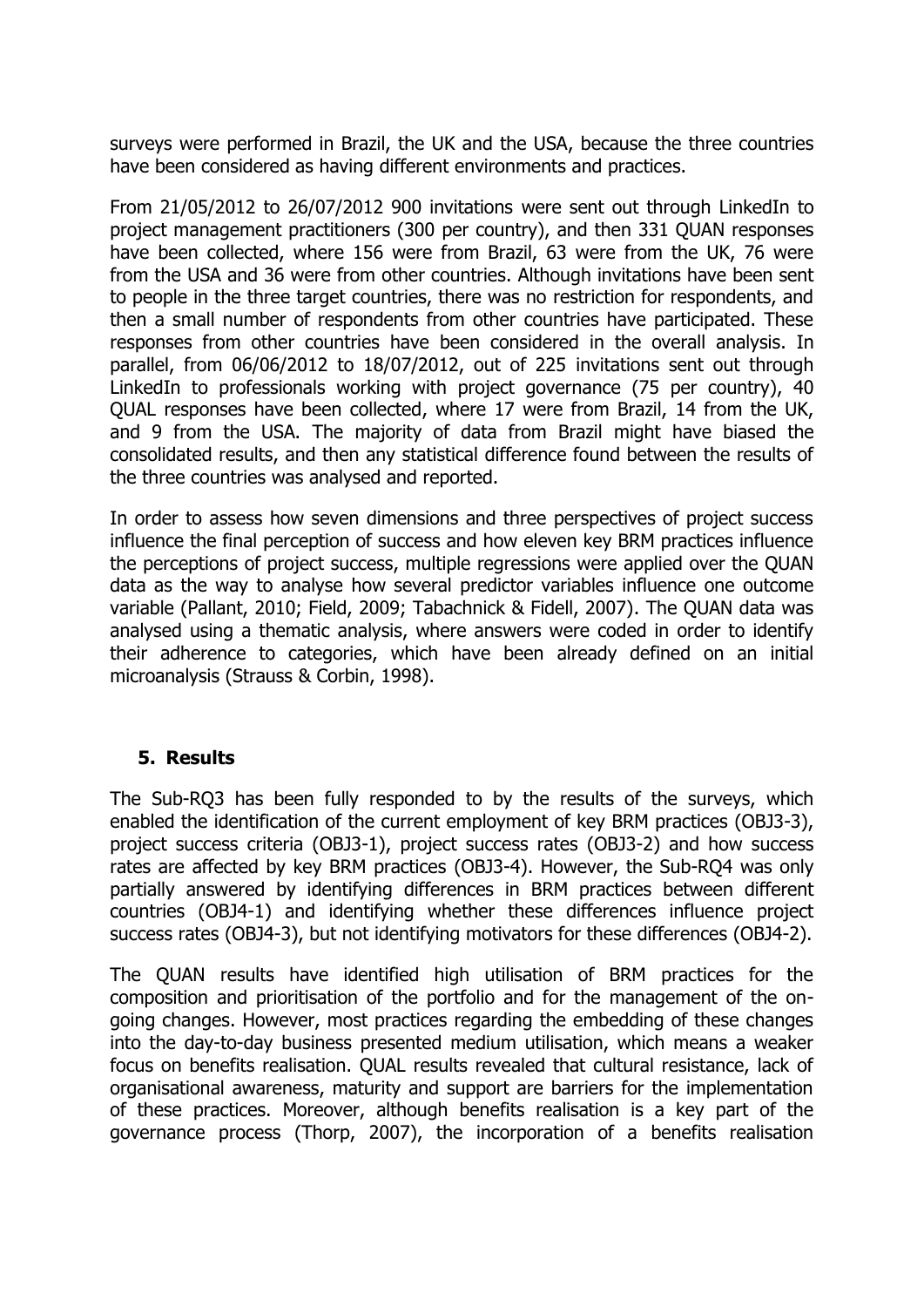strategy into the governance strategy has presented low occurrence. Table 4 summarises these results.

| <b>Key BRM</b><br>practices                                                                    | <b>Governance key</b><br>processes                         | <b>Current</b><br>employment of<br>key BRM practices<br>$(OBJ3-3)$ | <b>Differences</b><br>in BRM<br>practices<br>$(OBJ4-1)$ | <b>Motivators for</b><br>these<br>differences<br>$(OBJ4-2)$ |
|------------------------------------------------------------------------------------------------|------------------------------------------------------------|--------------------------------------------------------------------|---------------------------------------------------------|-------------------------------------------------------------|
| P <sub>1</sub>                                                                                 | Composing and                                              | High (76.1%)                                                       | No                                                      |                                                             |
| P <sub>2</sub>                                                                                 | prioritising portfolios of<br>changes                      | High (69.2%)                                                       | Yes                                                     | Not Identified                                              |
| P <sub>3</sub>                                                                                 |                                                            | High (77%)                                                         | Yes                                                     | Not Identified                                              |
| P <sub>4</sub>                                                                                 |                                                            | High (67.7%)*                                                      | No                                                      |                                                             |
| P <sub>5</sub>                                                                                 | Managing the on-going<br>portfolio of changes              | High (70.1%)*                                                      | No                                                      |                                                             |
| P <sub>6</sub>                                                                                 |                                                            | High (75.8%)                                                       | No                                                      |                                                             |
| P7                                                                                             |                                                            | High (73.1%)                                                       | Yes                                                     | Not Identified                                              |
| P <sub>8</sub>                                                                                 | Concluding and<br>embedding changes to<br>realise benefits | High (76.4%)                                                       | No                                                      |                                                             |
| P <sub>9</sub>                                                                                 |                                                            | Medium (58.3%)*                                                    | No                                                      |                                                             |
| P10                                                                                            |                                                            | Medium (57.7%)                                                     | No                                                      |                                                             |
| P11                                                                                            | Aligning strategies of<br>change                           | Low $(35%)$ *                                                      | No                                                      |                                                             |
| * QUAN and QUAL results are not similar. In the four cases, QUAL results are higher than QUAN. |                                                            |                                                                    |                                                         |                                                             |

| Table 4 - Summary of current BRM practices (Serra, 2012) |  |  |
|----------------------------------------------------------|--|--|
|                                                          |  |  |

Small differences between countries were identified in three BRM practices. However, neither the QUAL results nor the literature review could explain these differences, and therefore additional research is suggested for developing a deeper understanding of these differences. Since the three practices presented the same medians of utilisation, these small differences have not been considered to invalidate the following set of analysis. Moreover, four practices presented QUAL results slightly higher than QUAN results, but based on the QUAL analysis these small differences were not considered to invalidate the QUAN results.

The QUAN results revealed that 86.1% of the cases were successful with no statistically significant difference between countries (OBJ3-2). However, only two dimensions of success were considered to have individual influence on the final perception of project success (OBJ3-1). These dimensions were related to 'Schedule Goals' and 'Required Outputs', which confirms a still higher influence of criteria related to project performance over the final perception of success. Moreover, although the literature remarks on the relevance of financial criteria, 'budget goals' were not found to be so relevant. As found in the QUAL results, it may be explained by a budgetary flexibility provided by organisations in order to prioritise the delivery of the expected outputs on the required schedule. Figure 1 presents the consolidated success rates for each dimension.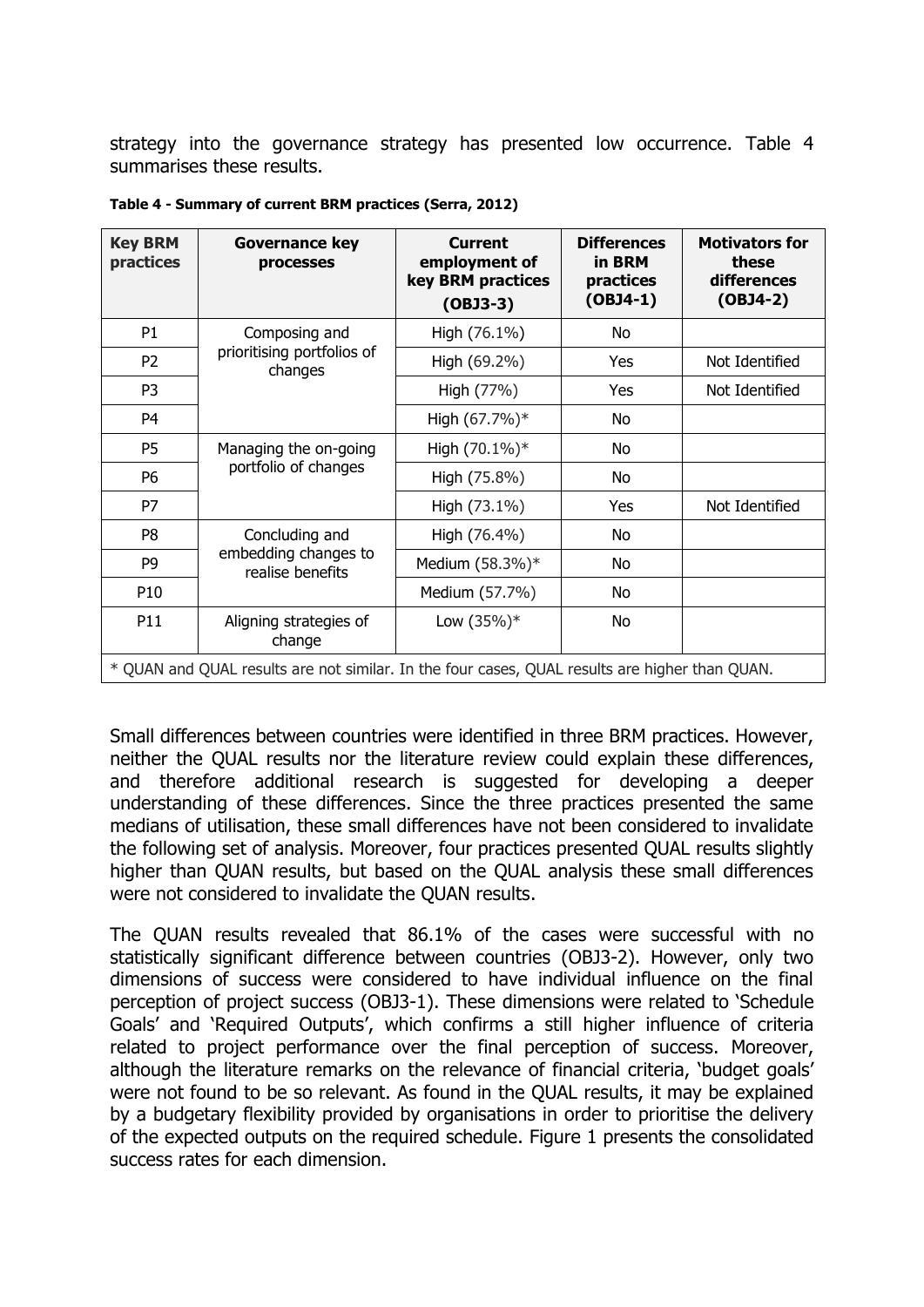

#### **Figure 1 - Project success rates**

Particularly the dimension related to 'Required Outputs' from the customers' perspective was the only perception having individual influence when considering the seven criteria from three perspectives (Customer, Sponsor and Project Team), which means that the satisfaction of the customer, by receiving the required outputs, is the most influential individual perception of success. Although it could represent the relevance of the customer's perception, it also highlights the lower influence of the perceptions related to long term results.

Moreover, the Sponsors' perspective and the Customers' perspective had stronger correlation between themselves than between them and the Team's perspective. Although it could suggest a misalignment between Project Teams and the others, this result could have been biased by 31% of the cases having the same person in the roles of Sponsor and Customer or even by 62% of the respondents being members of project teams.

Analysing together the previous sets of variables, a statistical model could predict 16% of the perception of project success based on the utilisation of BRM practices. Since the literature has suggested that BRM practices influence criteria related to the creation of value for business (Cooke-Davies, 2002), the lower influence of these criteria on the final perception of success could have an influence on this result. Therefore, another model was created considering the seven dimensions that were equally weighted. This time, the model could predict 44% of the perception of project success, which supports the idea of a higher influence of BRM practices on criteria related to the creation of value for business. In order to develop a better understanding of that influence, seven models were created analysing separately each dimension of success. These models confirmed the higher influence of BRM practices over criteria related to the creation of value for business. However, they revealed that these practices were also able to predict success when assessed by criteria related to project performance. Therefore, although BRM practices strongly influence success in the creation of value for business, they also influence success in project performance.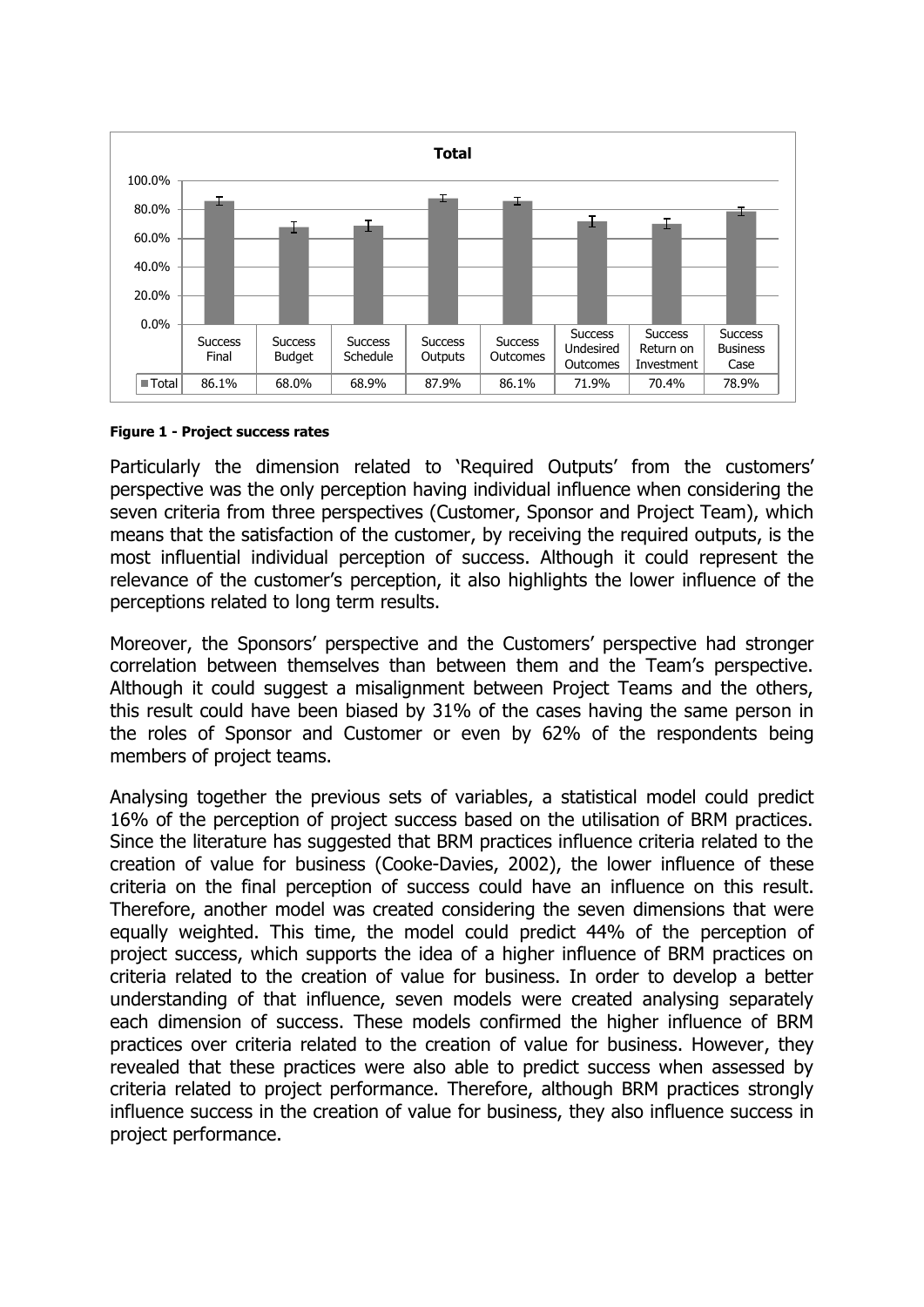Since all models analysed were able to predict project success based on the utilisation of eleven key BRM practices, these results have enabled rejecting the Null Hypothesis and answering the research question, by identifying that benefits realisation management does increase project success rates.

| <b>Objectives</b>        | Variance in the perception of project success predicted by BRM<br><b>practices</b>                |
|--------------------------|---------------------------------------------------------------------------------------------------|
| <b>How success rates</b> | 16% of Project Success (PSFs);<br>$\circ$                                                         |
| are affected by BRM      | 44% of Dimensions of Project Success (PSDs);<br>$\circ$<br>21% of Budget Goals (PSBs);<br>$\circ$ |
| practices (OBJ3-4)       | 23% of Schedule Goals (PSSs);<br>$\circ$                                                          |
|                          | 27% of Required Outputs (PSRs);<br>$\circ$                                                        |
|                          | 27% of Expected Outcomes (PSEs);<br>$\circ$                                                       |
|                          | 29% of Undesired Outcomes (PSUs);<br>$\circ$                                                      |
|                          | 31% of Return on Investment (PSIs);<br>$\circ$                                                    |
|                          | o 42% of Adherence to the Business Case (PSCs).                                                   |

**Table 5 – Influence of BRM practices over success rates (Serra, 2012)**

#### **6. Conclusion and Suggestions for Practitioners**

This research has identified the high value of BRM practices in supporting the successful execution of projects, especially those that deliver value for the business. Although some of these practices are already highly applied, they clearly lack integration into the governance processes. The emphasis in delivering immediate needs rather than in carefully embedding outcomes to enable the delivery of medium/long term benefits have also been noticed. The improvement in these two sets of practices can increase the levels of success in the execution of business strategies as well as the creation of value for the businesses.

Moreover, most organisations are still evaluating success based on project performance rather than on the creation of value for the business. This behaviour may jeopardise any attempt to implement BRM practices, since the real value of their strategic contribution could not be clearly measured, and then, not clearly noticed. Therefore, increasing the awareness about the importance of benefits realisation, overcoming cultural barriers and shifting from a perspective of success mostly based on project management performance to another focused on the successful execution of business strategies and on the achievement of long term benefits, organisations have Benefits Realisation Management as an effective set of tools to increase their success rates and to support the creation of value for the business.

#### **7. References**

APM, 2006. APM Body of Knowledge. 5th ed. Association for Project Management. Buckinghamshire, UK.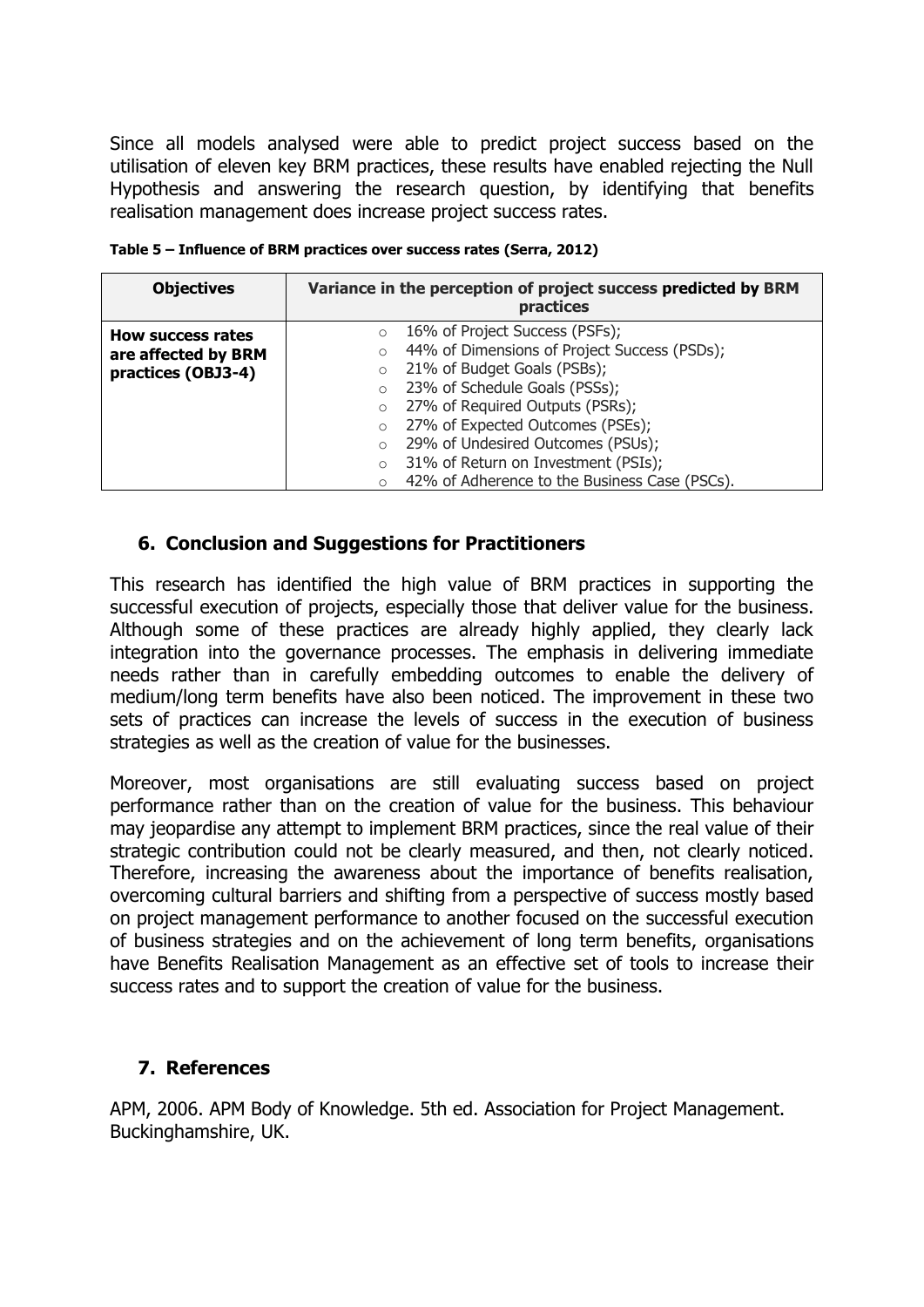Baccarini, D., 1999. 'The logical framework method for defining project success'. Project Management Journal, 30(4), pp. 25-32.

Blaxter, L., Hughes, C. & Tight, M., 1996. How to research. First ed. Open University Press. Berkshire, UK.

Bradley, G., 2010. Benefit Realisation Management. First ed. MPG Books Group, UK. Farnham, UK.

Buttrick, R., 1997. The Project Workout: a toolkit for reaping the rewards from all your business projects. First ed. Financial Times Management. London, UK.

Camilleri, E., 2011. Project Success: Critical Factors and Behaviours. First ed. Gower Publishing Limited. Farnham, UK.

Cooke-Davies, T., 2002. 'The ''real'' success factors on projects'. International Journal of Project Management, Volume 20, pp. 185-190.

Creswell, J. W. & Clark, V. L. P., 2011. Designing and conducting mixed methods research. 2nd ed. Sage. Los Angeles, USA.

ESI, 2009. View from the Ground: The Project Manager Perspective on Project Portfolio Management Effectiveness. ESI International. London, UK.

Field, A., 2009. *Discovering Statistics Using SPSS*. 3rd ed. Sage Publications Ltd. London, UK.

Gartner, 2011. 'Case Study: High Burden of Proof for New Business-Initiated Projects'. [Online] Available at:

http://my.gartner.com/portal/server.pt?open=512&objID=256&mode=2&PageID=23 50940&resId=1791215&ref=QuickSearch&sthkw=Benefits+Realization [Accessed 14 01 2012].

HM Treasury, 2011. The Green Book. 2003 ed. HM Treasury. London, UK.

Ika, L. A., 2009. 'Project success as a topic in project management journals'. Project Management Journal, 40(4), pp. 6-19.

Jenner, S., 2010. Transforming government and public services: realising benefits through project portfolio management. First ed. Ashgate. Burlington, UK.

Kerzner, H., 2009. Project Management: A Systems Approach to Planning, Scheduling, and Controlling. 10th ed. John Wiley & Sons. Hoboken, USA.

Levine, H. A., 2005. *Project portfolio management: a practical quide to selecting* projects, managing portfolios, and maximizing benefits. First ed. Jossey-Bass. San Francisco, USA.